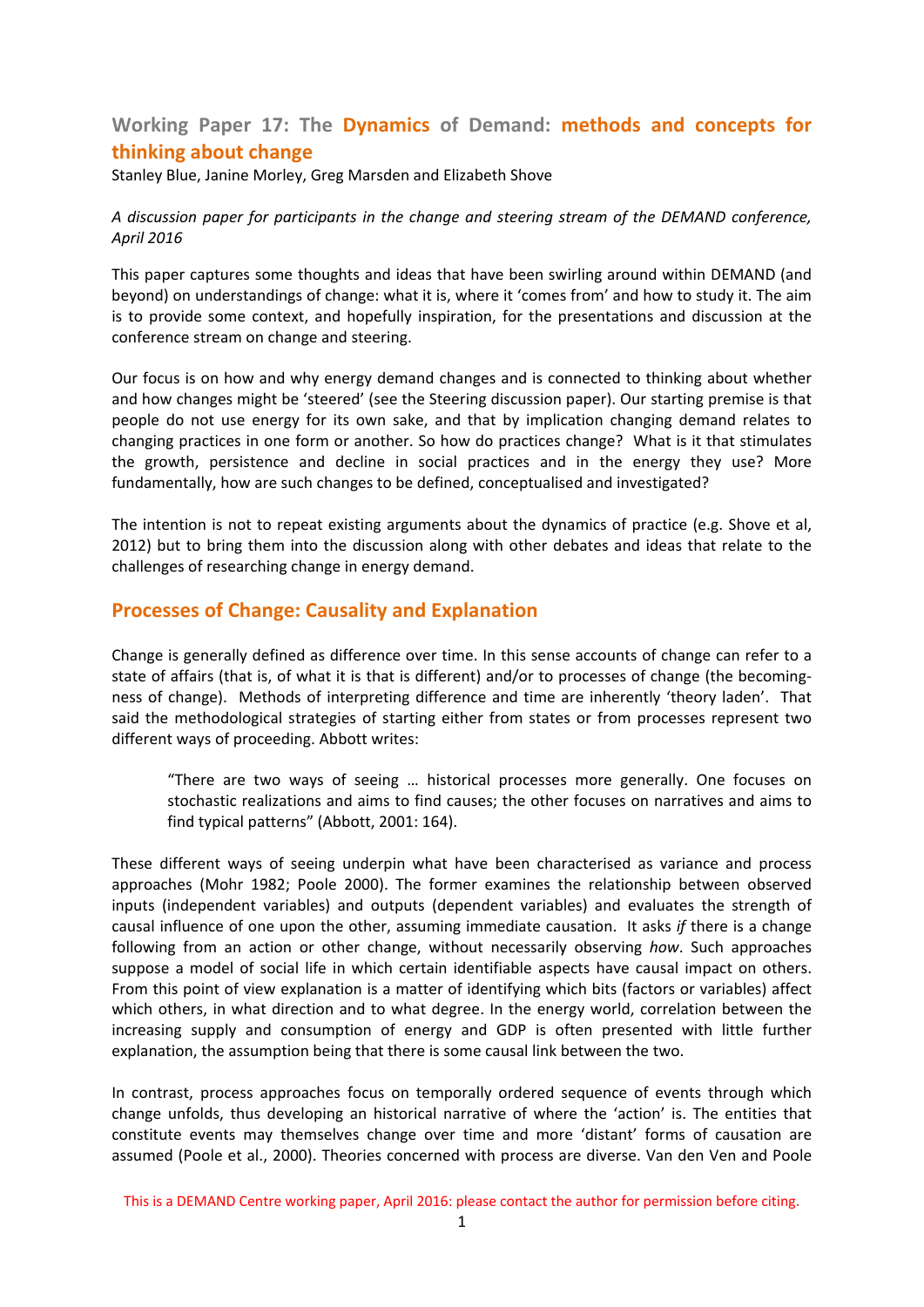(1995) distinguish four ideal types, each of which represents change as occurring through different 'motors':

- Life-Cycle Theory based on a metaphor of organic growth which follows an immanent or internal programme in a linear / unitary sequence regulated by logic or nature (e.g. Rogers (1983) stages of innovation.
- Teleological Theory whereby the goal or purpose of a changing, adaptable entity is the 'motor' of change
- Dialectical Theory based on the Hegelian idea that change occurs through conflict, at times struggles maintain the status quo, producing stability; at other times the balance of power changes and the dominant thesis is challenged, resulting a new synthesis.
- Evolutionary Theory drawing on biological principles of variation, selection and retention; maybe gradual or punctuated equilibrium; often Larmarckian wherein traits are acquired.

Accounts of change may integrate several of these types. For example, Geels (2005) describes the multi-level perspective as a 'multi-motor' model, arguing that transitions are driven from different points, and in different ways at different moments in time.

Verbong and others (2012) use similar ideas to describe and characterise radical upheavals in energy systems. These multi‐dimensional accounts seek to explain transitions between one socio/technological regime of energy provision and another – hence discussions of shifts from systems organised around horses to those that depend on cars, or from coal to gas. Since these are at heart accounts of technological innovation, questions about changing *demand* remain in the background. In so far as they figure at all, they do so not as dimensions of change in their own right, but as evidence of 'the market' or of the 'users' impact on the (technological) transition in question. Demand is consequently treated as a 'factor' that explains change in the energy system as a whole. Because of this focus there is no attempt to enquire further into the dynamics of practice on which the widespread adoption of new fuels or technologies depend.

This is, nonetheless, a literature in which there is repeated talk of 'co-evolution', of multiple forms of feedback (and feed forward), and of complex system dynamics. Rather than dealing with one factor at a time, 'process' models of change often work with concepts of co-evolution, emergence, complexity and chains of actions. The challenge is to grasp what is changing, and beyond that to explain the dynamics involved and their wider consequences. As such, there is an emphasis on how social arrangements hang together, and how entire systems evolve. The relationships at stake may still be causal, but the difference is that these more emergent, complex and distant forms have no inherent direction or sequence. This calls for methodological strategies of describing and accounting that involve and that foreground processes of judgement, summarising, overviewing and understanding.

*These few notes hopefully catch key features of variance and process oriented accounts of change.*  There is clearly more to say about this topic, and we invite contributors to reflect and comment on *where they stand in terms of the positions and ideas sketched above.*

## **Conceptualising Stability and Change**

Despite their differences variant and process approaches are alike in that they describe an entity or social phenomenon that is provisionally stable and which then changes. Not all theories conceptualise the relationship between change and stability in this way.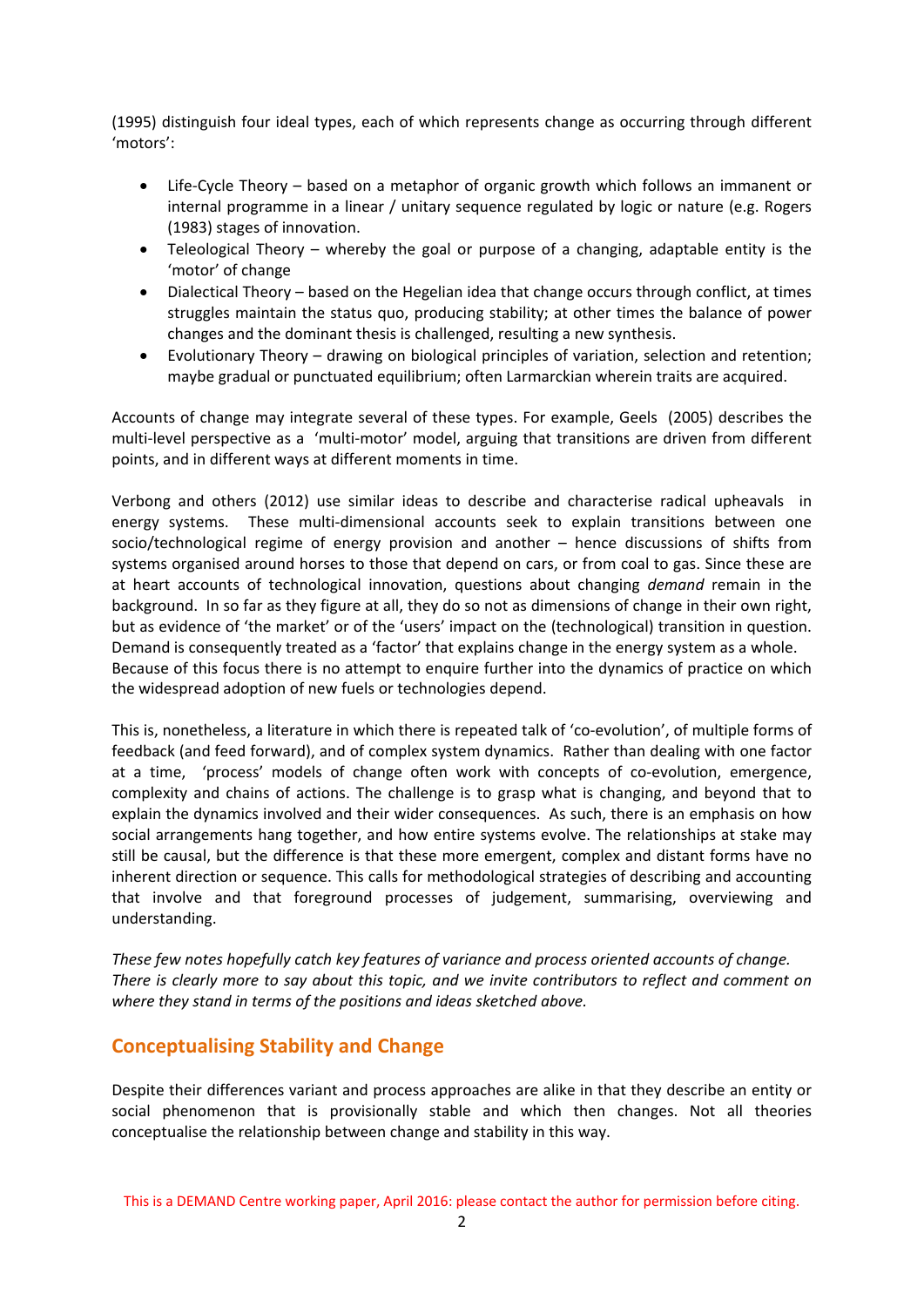Heraclitus' famous metaphor of never being able to step into the same river twice, suggests that nature and human beings are be in a state of constant flux. Deleuze developed, in this same vein, a metaphysics of difference that inverts everyday understandings of contained identities that become different. Within the social sciences, authors such as Crang, Massey and Lefebvre follow this line of thought, arguing that social life is constantly becoming different. From this ontological perspective, identities and entities only ever appear stable: change is in fact ongoing. As such it is the qualities, movements and directions of change that require description and explanation, not the variables or motors which cause things to change.

Others argue that such accounts overstate the obvious (of course change is endemic) and are of limited value in distinguishing between more and less significant forms of change in social life. Schatzki writes:

"Theorists such as Massey and Crang carry the dynamization of the social too far. A human life, for instance, embraces continuous happenings. It is not, however, constant movement or transition. Nor, pace Deleuze, is it constantly becoming different (except in trivial regards, for example a person's objective past continuously expanding) … *An event is not ipso facto a becoming or a change:* only some events are occasions of change or becoming. Indeed human lives and the timespaces that characterize them usually contain more continuity and sameness over time than they do difference, change and becoming." (Schatzki 2010: 200)

In Schatzki's account, change is considered to be a particular type of event, amongst other events and happenings, defined by "an empirical observation of difference in form, quality, or state over time" (Van de Ven and Poole 1995). Change happens in contrast to existing periods of stability or stasis. Even though Schatzki is largely sympathetic to a concept of becoming in which happenings and doings are always ongoing he emphasises the importance of differentiating between continuous action and continuous *change*:

"Constant doing must not be equated with change. Many human and non‐human doings alike maintain the practice-order mesh as part of which they occur. Maintenance accordingly, is not the absence of activity, but instead the occurrence of activity that perpetuates practices and reorders arrangements minimally. Change, by contrast, comes about with activity that alters practices and orders more robustly." (Schatzki 2002: 234)

In Schatzki's terms the definition of *a* change that "alters practices and orders more robustly" is ultimately a matter of judgement. Such judgements vary depending on the scale over which difference is assessed. For example, change can be discerned on the scale of seconds or hours, weeks and months or years and decades.<sup>1</sup> Methodological strategies of zooming in and zooming out involve shifting frames of time, scale and aggregation. Meanwhile, interpretations of rapid or slow change depend on the time scale (rapid change in the moment may look like incremental change over a century), along with the commentator's also changing point of view.

From this perspective, stability, obduracy and very very slow change are also relative concepts. Hommels (2005) work is interesting in this regard. She took on the challenge of conceptualizing obduracy in cities, here defined as complex technological configurations that clearly change over time but that also appear to be highly resistant to intentional efforts to change. She argues that "one of the main challenges for STS scholars has become to achieve a balanced understanding of

 

 $1$  Note that longer timescales always contain (and are made of) shorter ones, but typically the data deployed at different scales smoothes out or obscures this nesting.

This is a DEMAND Centre working paper, April 2016: please contact the author for permission before citing.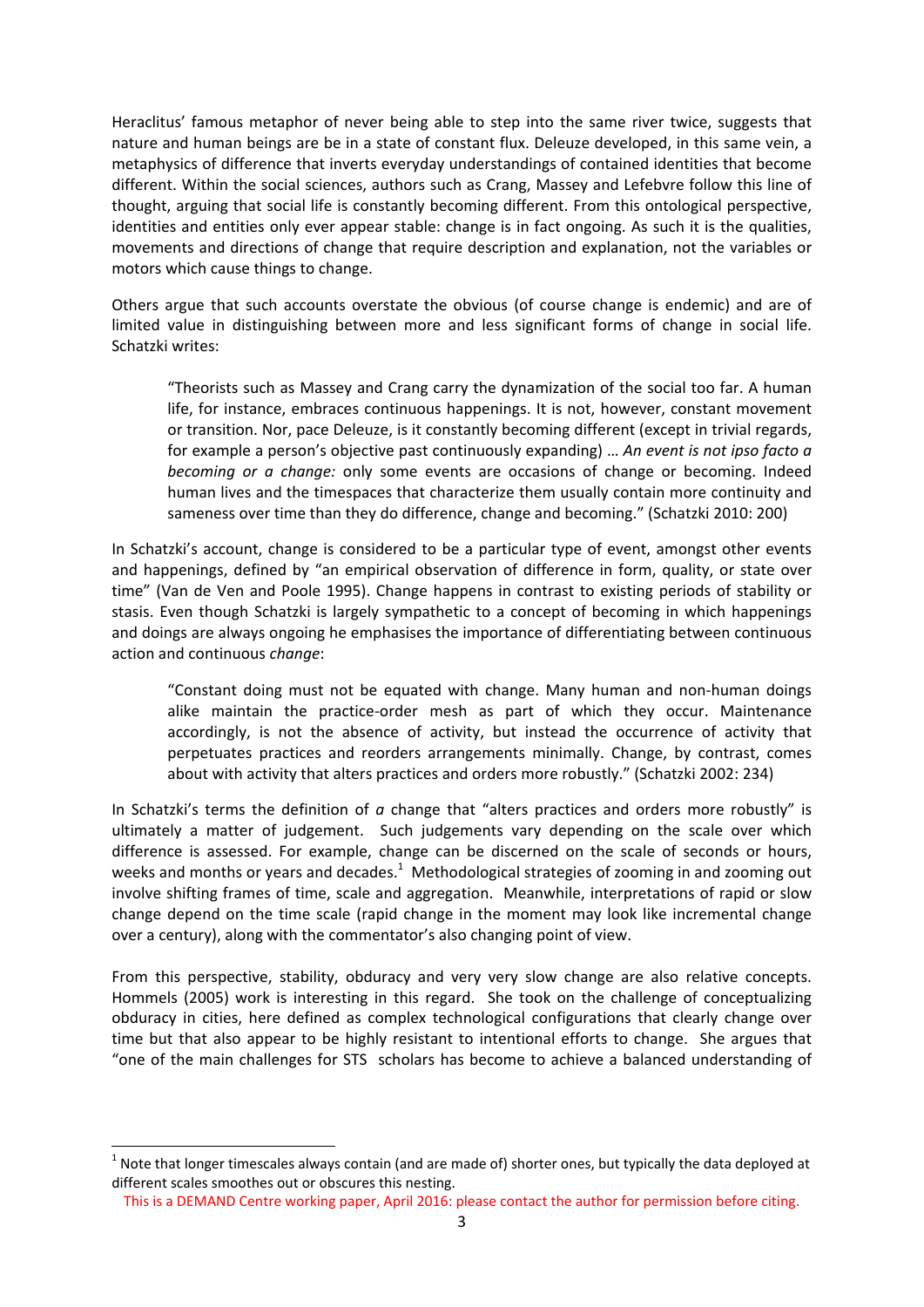both obduracy and change in sociotechnical developments" (Hommels 2005: 330). In this conceptual scheme, obduracy is framed as longevity, and more specifically a<sup>2</sup>s resistance to 'making change'.

Assessments of similarity and difference underpin accounts of relative change and stability and the terms in which dynamic processes are explained. For Bourdieu, understanding change doesn't depend on conceptualisations of change itself. Instead, it depends on a broader understanding of what a stable structure is like in the first place. When we pin down and define social phenomena, when we draw lines around what we understand to be relevant properties and connections, we are already positioning the ways in which we might think about how that phenomena changes

The following quotation exemplifies this idea:

"If I do not know that perturbations on Uranus are determined by Neptune, I will believe that I understand what happens on Uranus, while in reality I will only understand the effects of Neptune. The object of the story here is the history of these transformations of the structure, which can be understood only by knowing what the structure was at a given point in time. (This means that the opposition between structure and change, between statics and dynamics, is completely fictitious, and one cannot understand change except on the basis of knowledge of the structure.)" (Bourdieu 1990: 159)

These observations generate a number of fundamental questions for theories of practice. For example, how does defining the boundaries of a practice on one way (and not another) matter for further accounts and explanations of how that practice changes? Put another way, does working with the notion of a practice-as-entity already define a particular way of thinking about change? Similar questions arise applies when thinking about connections between practices and when defining and characterising changing complexes of practices.

*These are questions to reflect on when developing and accounting for the dynamics of energy‐ demanding practices, and when distinguishing between instances and processes of stability and change.*

## **References**

 

Bourdieu, P. (1990). *In other words: Essays towards a reflexive sociology*, Stanford University Press. Geels, F. W. (2005). *Technological transitions and system innovations : a co‐evolutionary and socio‐*

*technical analysis*. Cheltenham, UK ; Northampton, Mass., Edward Elgar Pub.

- Hommels, A. (2005). "Studying Obduracy in the City: Toward a Productive Fusion between Technology Studies and Urban Studies." *Science, Technology & Human Values* 30(3): 323‐ 351.
- Mohr, L. B. (1982). *Explaining organizational behavior*, Jossey‐Bass San Francisco, CA.

Poole, M. S. (2000). *Organizational change and innovation processes : theory and methods for research*, New York : Oxford University Press.

Schatzki, T. (2002). *Site of the Social: A Philosophical Account of the Constitution of Social Life and Change*, Pennsylvania State University Press.

Schatzki, T. (2010). *The Timespace of Human Activity: On Performance, Society, and History As Indeterminate Teleological Events*, Lexington Books.

Van de Ven, A. H. and Poole, M. S. (1995). "Explaining development and change in organizations." *Academy of management review* 20(3): 510‐540.

<sup>&</sup>lt;sup>2</sup> Since experiences of change develop over the life course the positions from which change is judged are themselves dynamic.

This is a DEMAND Centre working paper, April 2016: please contact the author for permission before citing.